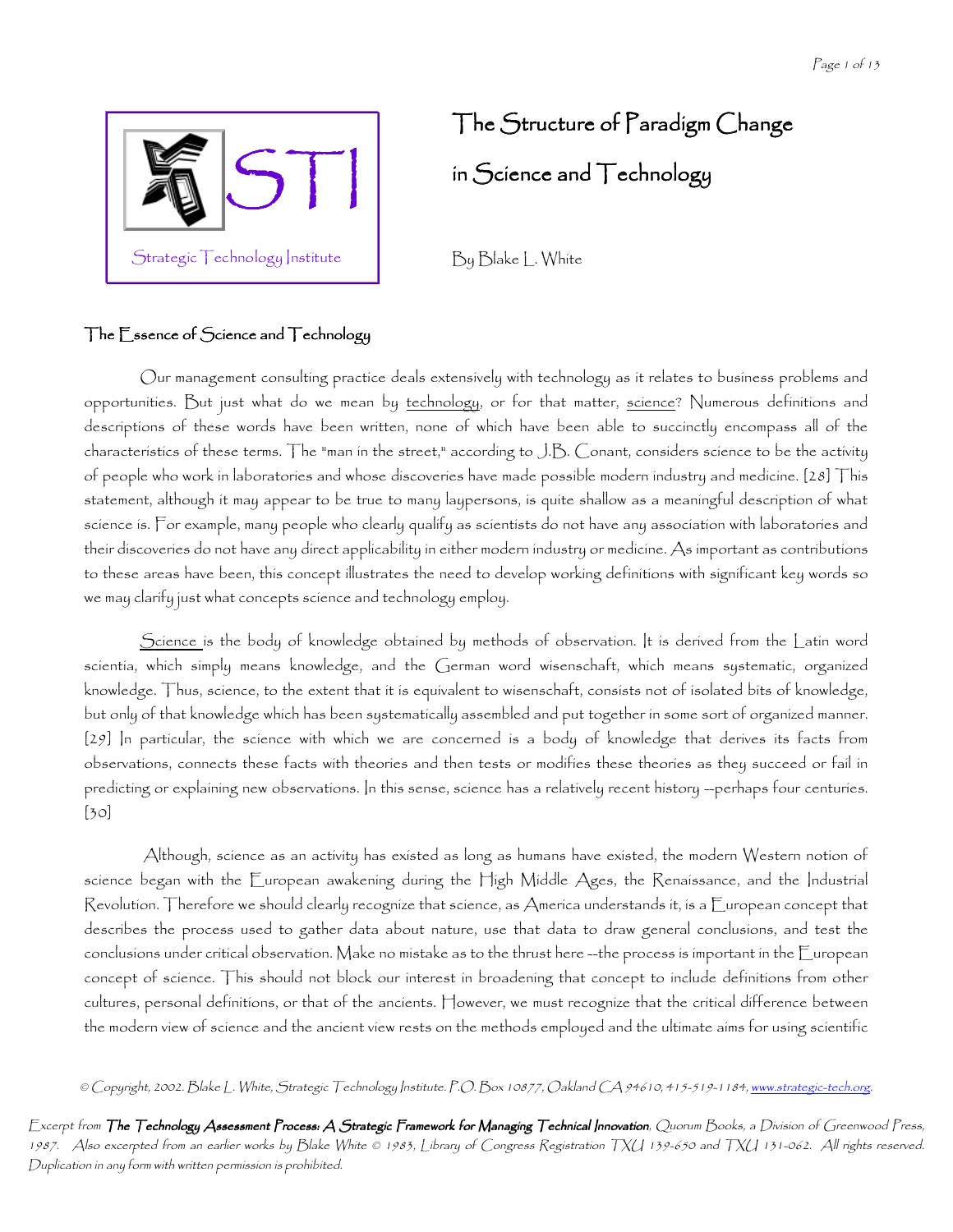knowledge. More will be said about the alternative views of science shortly; for now, let us develop an understanding of the term technology.

Much of the relevance of science to mankind and to society arises by way of technology. There are intimate relationships between science and technology; yet science is not technology and technology is not science. The origin of the word technology gives valuable insight into its meaning. It is derived from the Greek words, techne and logos. The former meaning art or craft and the latter signifying discourse or organized words. The practice of technology frequently is that of an art or craft, as distinguished from science, which is precise and is based upon established theoretical considerations. Even though we do not normally think of technology as consisting of written or spoken words, as implied by logos, it does involve the systematic organization of processes, techniques and goals. Technology is applied, but not necessarily based upon science. In fact, as California State University's Robert Fischer notes, "to define technology as applied science is to miss much of the significance of the relationship that exists between science and technology."[31] He defines technology as the totality of the means employed by peoples to provide material objects for human sustenance and comfort.

One connotation of the working definition of technology is that it is a human activity. It is people who use the products of technology. Furthermore, it is people whose livelihood and comfort is the goal of technology, whether this goal is actually accomplished by technology or not.

According to Fischer, technology is directed in specific instances toward specific material objects, that is, toward the production of physical objects. This is not to exclude the importance of non-material concepts to human sustenance and comfort, but it is meant to drive home the central theme that technology is driven by physical needs. By definition, technology is not neutral because it is directed toward satisfying a physical need, as determined by a human value system. Technology is power and one who controls technology controls the power inherent in its application. Technology is defined, to some degree, by our relationship with the environment. It involves our attempt to control and shape the world and to make use of whatever resources are available in that environment. [32] The basic Western motive for "bringing about technology" is the desire to obtain more or better material things. There are of course more immediate and less profound motivations for individuals in either science or technology (such as the desire to get a paycheck and retain one's job), as Fischer notes. Other points of comparison involve grander motives such as the ancient beliefs of using technology to devote monuments to gods, heroes or esthetics. The concept of technology as "more and better material things" is a Western concept born out of the flowering of knowledge and materialism that was the European Renaissance.

Technology has a much longer history than science --a history as long as humanity. We have evolved together with our tools and techniques over millions of years. The major changes in human population are due to the technology we have developed to domesticate grain, irrigate land, store and preserve food. We exist by the generosity of the earth, but how many of us live and how many of us starve depends on how well we use and distribute the earth's resources. During the pre-European period of the Inca, Aztec and Mayan civilizations, perhaps 15 million people lived in the Americas. Most lived in the major civilizations with cities in Mexico, Central and South America where agriculture was relatively advanced. Most human labor was used to obtain food. We now have well over half a billion people in the

© Copyright, 2002. Blake L. White, Strategic Technology Institute. P.O. Box 10877, Oakland CA 94610, 415-519-1184, <u>www.strategic-tech.org</u>.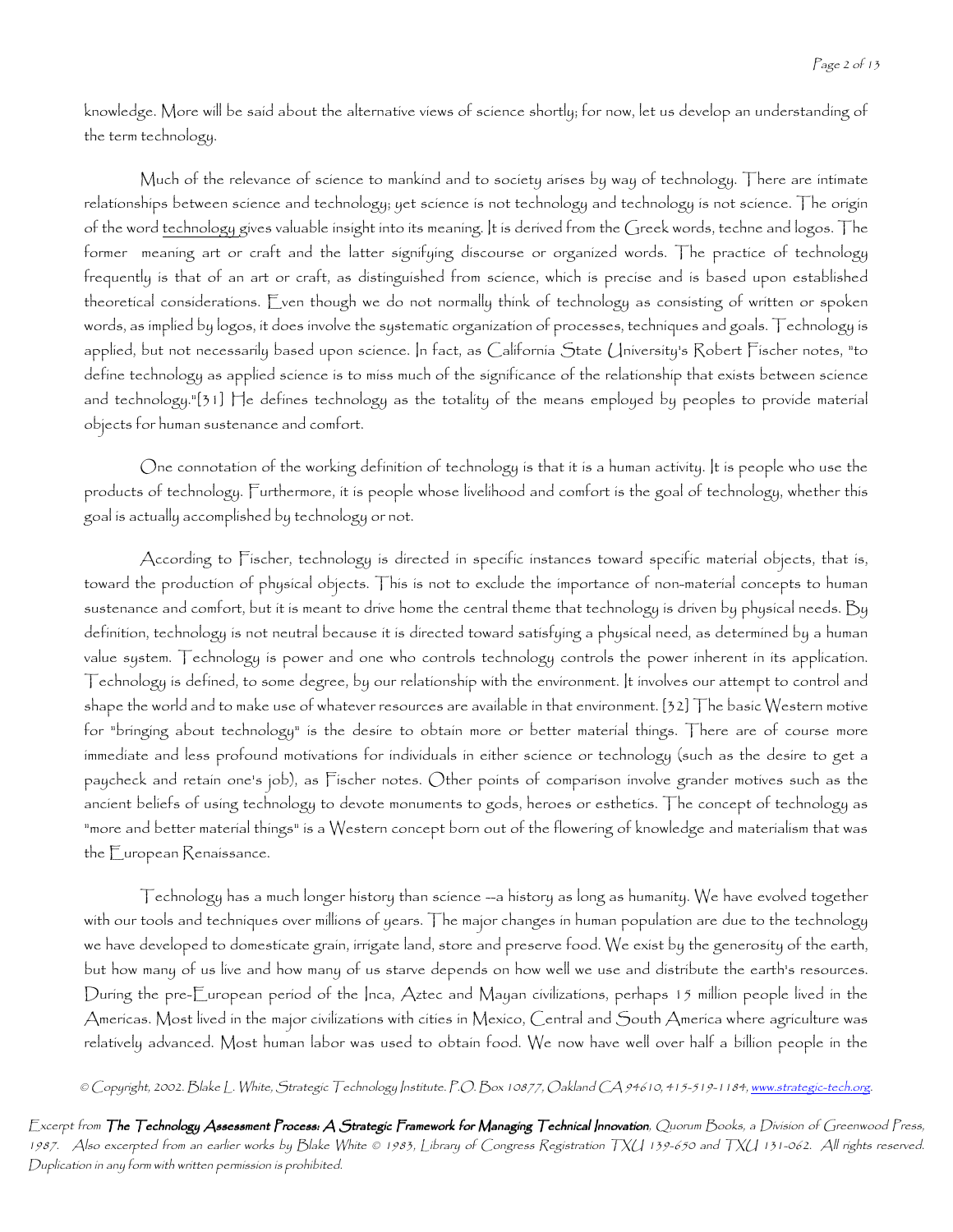Americas with less than five percent of our labor force needed to produce food. [33] Without technical developments in agriculture we could not sustain such a population growth, and in no way would we have the time or the physical energy to develop a more advanced civilization. All of our time and effort would be devoted to the maintenance of life.

Technology has developed separately from science throughout most of recorded history. Technological change has generally derived empirically, simply by trial and error. The method used in proceeding to the development of new technological advances is determined primarily on the basis of two factors: (1) the existing technology and (2) the existing scientific knowledge. This scientific knowledge used in technology is not a replacement for the trial-and-error method of technology; rather, it provides a means of selecting what trial to undertake next and thus contributes to the efficiency and effectiveness of the trial-and-error process. Technology can use scientific knowledge and, in this sense, can be sometimes viewed as applied science. Yet much technology continues to be developed with little or no basic scientific knowledge. For example, Fischer cites how photography was developed to a high degree of sophistication even without many of its early practitioners having even the most moderate understanding of the underlying chemical phenomena. [34]

Suffice it to say for our use that technology is science plus purpose. While science is the study of the nature around us and subsequent development of scientific "laws," technology is the practical application of those laws, in sometimes non-rigorous ways, toward the achievement of some purpose --usually material. [35]

#### Historical Perspective of the Scientific Process

As previously mentioned, our conception of science and technology has a relatively modern European flair. However, make no mistake about it, both science and technology existed with different underlying assumptions before the Renaissance, before the Roman Empire, before the Greeks conquered the "known world," and even before the great flowering of Egypt. Both concepts and their applications may be directly traced back to the "cradle of civilization." As noted by historian Chancellor Williams, ancient cultures that occupied the fertile crescent of the Nile Valley prior to Egypt's greatness was the exclusive province of Kushites, Nubians, Shebans, Mesopotamians, and Thebans, which we now refer to collectively as Ethiopians. [36] These ancient people were accomplished agriculturalists and were very religious. Indeed, religion to the Ethiopians was far more than ritual reflecting beliefs, but a reality reflected in their way of life. Religion from the earliest times became the dynamic force in the development of all the major aspects of their civilization.

Their belief in immortality was a simple matter of course and beyond the realm of debate. This belief was the great inspiration for ancient technology. The Ethiopians built, on a grand scale, structures that were meant to stand forever. Actually, it was necessity that gave birth to mathematics and astronomy. Building the Ethiopian pyramids and the most elaborate system of temples the world had known required the development of engineering. [37]

Therefore, we see that Ethiopian scientific and technical development was driven by religious beliefs. This contrasts to the modern Western view of technology, which is embedded with drivers for a more-and-better world. Both schools of thought stress the products of technology but the motivations are quite different.

© Copyright, 2002. Blake L. White, Strategic Technology Institute. P.O. Box 10877, Oakland CA 94610, 415-519-1184, <u>www.strategic-tech.org</u>.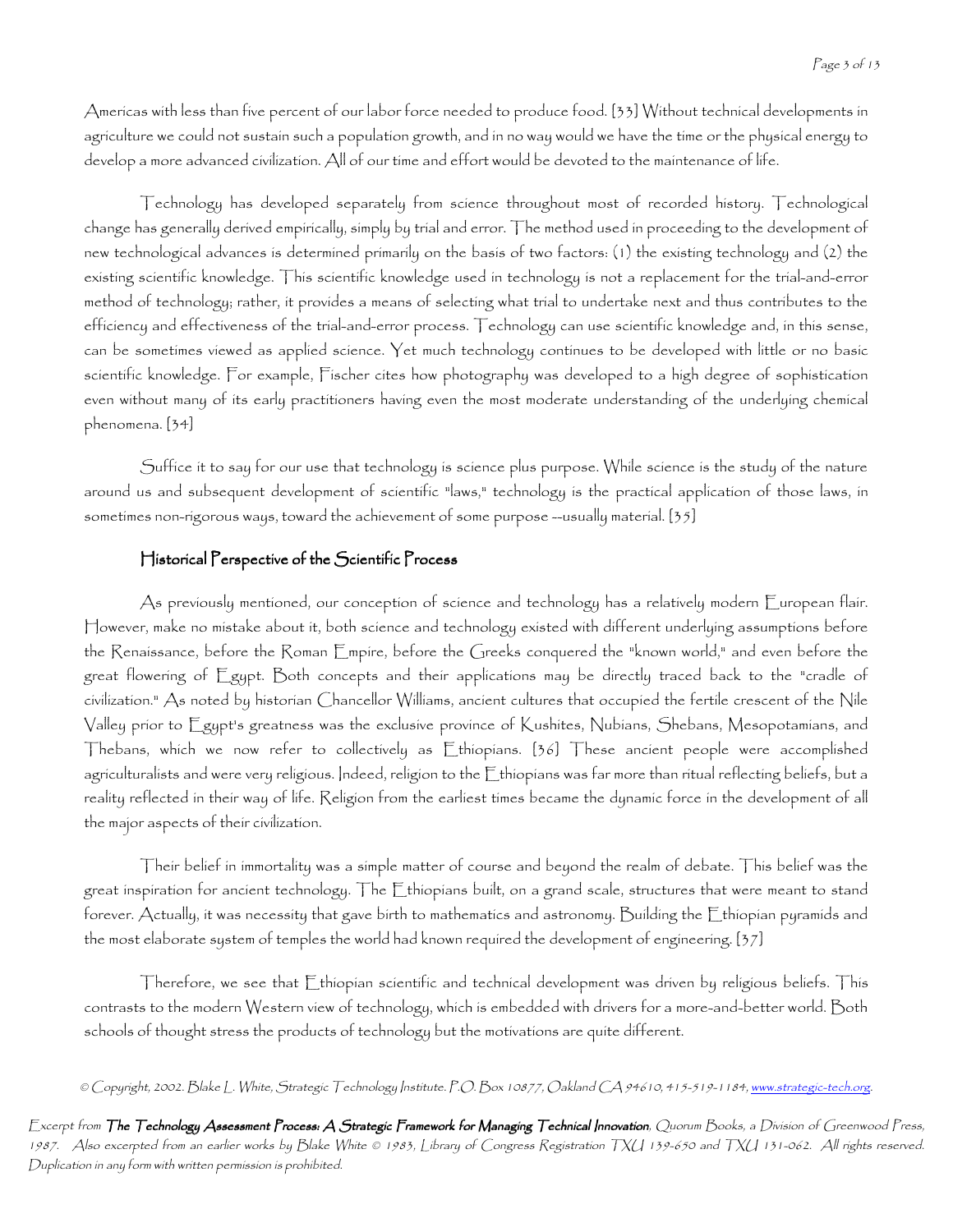Many of the ancient temples were dedicated to reflective thinking and discovery --what we might call colleges. These temple-centered colleges fostered free discourse and viewed science as purely a process of thought. Scholars from foreign lands came to study, and from here religious ideas and their architectural designs spread abroad. Since the Ethiopian Empire at that time included what we now call ancient Egypt, it was natural that these facets of the Upper Nile culture should spread to the lower Nile and the northernmost part of the continent. The early Greeks were heavily influenced by these same architectural structures, scientific methods and religious concepts, according to Williams. The Greeks eagerly copied, reshaped and made them into parts of a new Western culture. [38)

The Ionian Greeks exemplified by personages such as Thales of Miletus, Anaximander, Pythagoras, Socrates, and Plato developed many of their ideas using ancient Ethiopian and Egyptian works as their base. The Ionian Greeks had an earthy tradition that stressed the enjoyment of life, commercial property, esthetic refinement, and acceptance of newcomers --all of which allowed free thought and inquiry to flourish. From its earliest manifestations, the Greek mind had turned to natural philosophy (at least the minds of the upper classes) .The beginnings of Greek philosophical thought were identical with the beginnings of Greek science. Led by Thales of Miletus, the Greeks saw the formation of the earth by natural processes, no longer through an act of the gods. Greek science by the sheer process of speculation, argument, intuition, plus an occasional dash of empirical reasoning had moved, within the space of two generations, from the early mythical notions to a point that is surprisingly close to modern concepts. [39)

"The Ionians conceived of nature as a completely self motivating entity," as historian of science Thomas Goldstein explains. The workings of the universe occurred as mere extensions of the primordial chaos, automatic functions of its basic elements. Matter possessed its own evolutionary quality. "Order" and "law" were mere concepts superimposed by the human mind on the autonomous processes of nature. Nature knew of no laws. It was Pythagoras who is credited with the introduction of the vision of an intrinsic natural order and Plato adopted this vision. [40)

Aristotle, Plato's pupil, took his master's basic philosophy, added more structure and advocated verification of intuitive natural laws with objective observation. Like Plato, Aristotle thought it necessary to, first of all, understand and explain the workings of the human mind and to show what kinds of reasoning were valid and could be relied on to provide knowledge with surety. In his Organon or Logic, Aristotle made clear the processes of logical, reasoned thinking and for proving the correctness of its conclusions. He made plain the steps by which a science or body of knowledge may be firmly built up from its starting point in certain fundamental axioms or obvious statements, perceived intuitively to be true. Every science, as Aristotle pointed out, must begin with a few general truths. They cannot be logically proved, but our minds by simple intuition accept them as obviously true. Without such assumptions as foundations, we could never start to build anything. [41]

Louise Loomis, editor of a modern translation of Aristotle's scientific philosophies, notes that he reasoned like Plato, from ideal abstract principles, whenever the subject of the reasoning lay outside the field of observation possible to him. However, he was also willing to reject or change his theories when a closer examination of nature proved them wrong. Both a great thinker and a great scientist, he set the tone for future scientists by his method of inquiry and an avowed determination to yield to observation as the final arbiter. As a result, an atmosphere of sober empiricism distinguished the Hellenic Greeks from the Ionians, with Aristotle being credited as being a great dividing line in Greek

© Copyright, 2002. Blake L. White, Strategic Technology Institute. P.O. Box 10877, Oakland CA 94610, 415-519-1184, <u>www.strategic-tech.org</u>.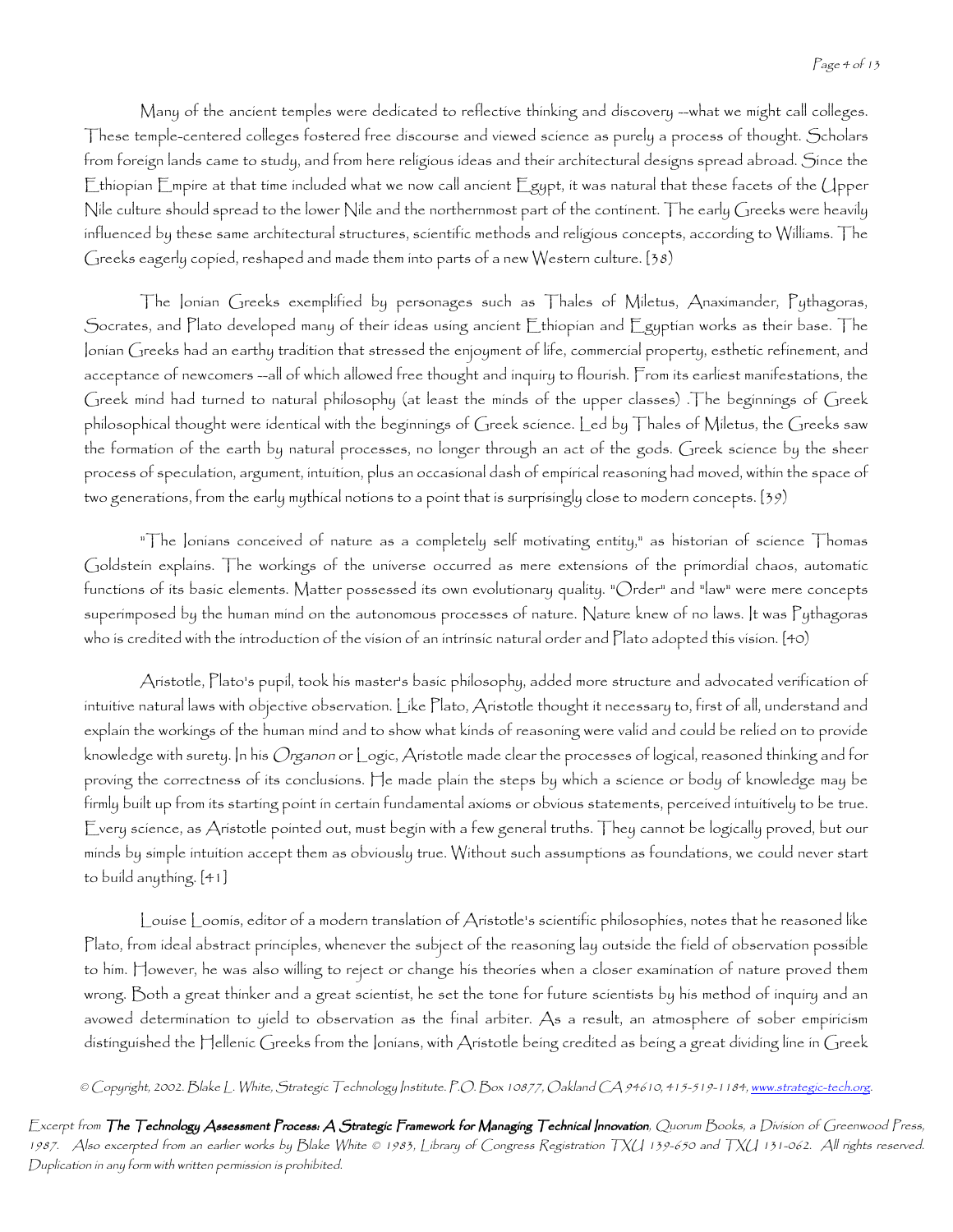history. Having channeled the power of Greek philosophical thought into a logical system of scientific classification, Aristotle's system came to exercise an enormous influence over European science for the next two thousand years. [42]

The classic Roman civilization built upon Greek science to develop their mighty empire with its renowned technical prowess. The Romans, being driven by conquest, glory, commerce, and an increasing need to find new resources never really flowered as scientists. Free thought was not the hallmark of Rome. The Roman way of doing things was impressed upon its citizens and conquered states as a matter of standard procedure. The Romans did, however, undertake massive engineering feats such as extended roads, aqueducts and highly structured cities. [43] Here technology flourished but no new ideas of "earth-shattering" philosophical importance stand out. Great translators of other works, the Romans were exploiters of resources and fantastic implementers of technology.

As Rome crumbled under the weight of countless invasions, the cosmic vision of the Greeks and the technological achievements of the Romans shriveled. With Europe over-run by the Germanic tribes, scientific inquiry was stunted for a millennium. Europe slept in a stupor of ignorance for one thousand years. "To those who lived through the catastrophe, it seemed that the utter breakdown of civilization had come, the ruin of everything humanity had ever tried to create over thousands of years, a verdict from a wrathful heaven," according to Goldstein. [44] Europe reacted with a radical readjustment of mind, turning their backs on the world of the senses, which now seemed unworthy of intellectual scrutiny. The end of Roman civilization meant a steadfast attachment by Europeans to the dogma of Christianity. To Europeans it offered the only hope left.

Medieval Christianity stunted the growth of science but not that of technology. Since it asked, indeed demanded, renunciation of the world of the senses, Christianity left no room for scientific observation. However, in an ironic way it fostered the development of ever-powerful weaponry to carry out its "Holy War" against the Moslems. The development of armor, hardened weapons, better cavalry equipment, battering rams, catapults, fortresses, and cannons al~ contributed to the steady growth of European technology. Over time, an influx of resources, increased improvements in agriculture under the feudal system, a burgeoning economic prosperity, and exposure to very diverse cultures as a result of the Crusades, made it difficult to reconcile reality with the world-denying traditions of the medieval mind.

When the hope given by the Church was no longer needed, new morals and money provided the impetus for Europeans to cast the Church aside in favor of a new age --the Renaissance. Suddenly, being earthy and gauche was in. Once again Europe entered an age of free inquiry, but this time a novel twist accompanied the new age.

The new twist was represented by a view of life advocated by a new breed of wealthy philosopher/scientist. The European Scientific Revolution of the 16th and 17th centuries began with Nicolaus Copernicas who overthrew the geocentric view of Ptolemy and The Bible that had been accepted for over a thousand years. After Copernicus, the earth was no longer the center of the universe but merely one of the many planets that circled a minor star in an insignificant galaxy. Radical in its impact, this view of the world robbed humans of their proud position in the center of God's creation. (Actually, a Greco-Egyptian named Aristarcus developed the same theory 2000 years prior to Copernicus. [45]) Without dogmatic theological constraints, other scientists such as Johannes Kepler who is credited

© Copyright, 2002. Blake L. White, Strategic Technology Institute. P.O. Box 10877, Oakland CA 94610, 415-519-1184, <u>www.strategic-tech.org</u>.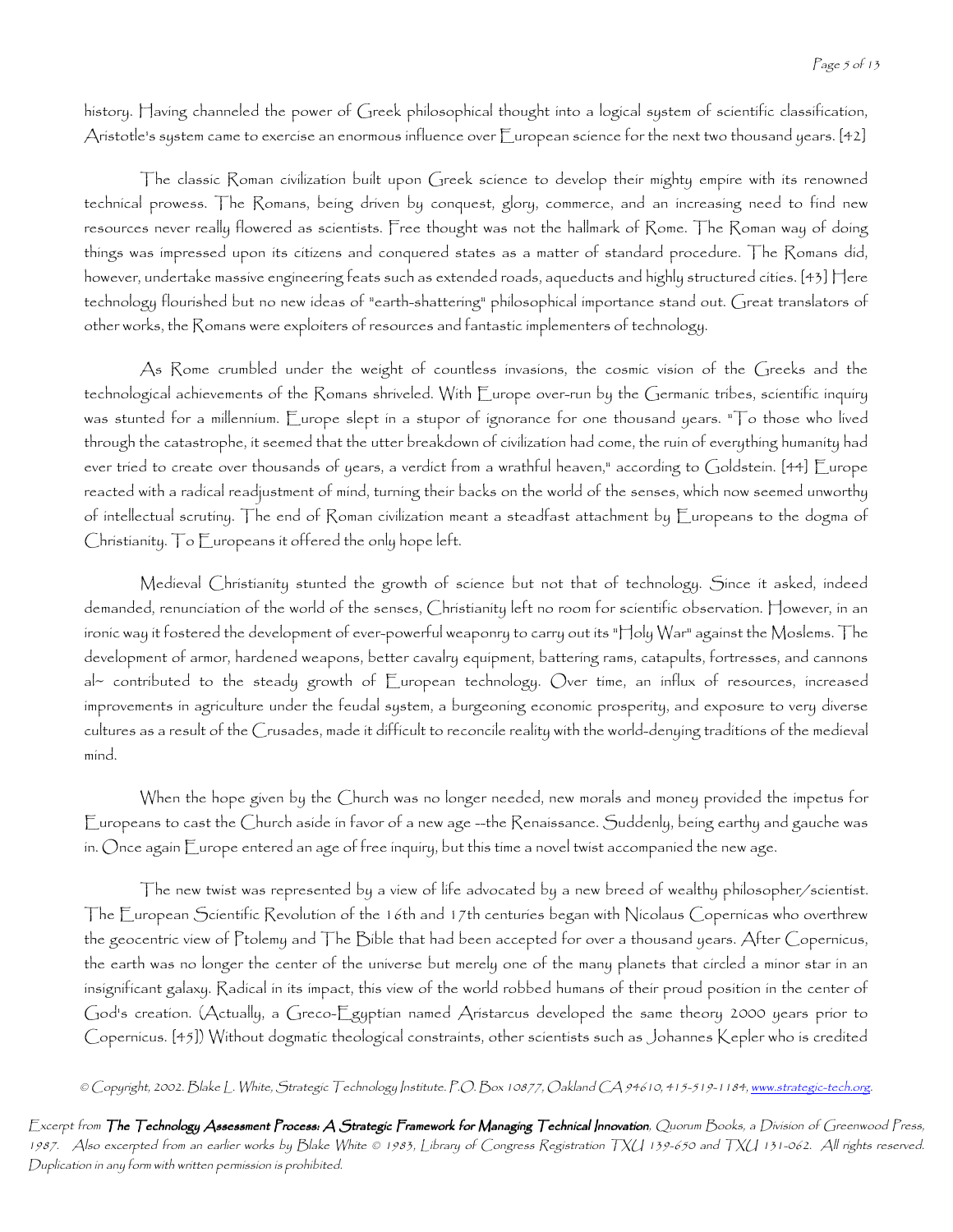with the laws of planetary motion, Galileo Galilei the re-discoverer of many of the principles of gravitation and the invention of the telescope, and sir Isaac Newton who combined much of his previous work into the laws of motion each contributed to the Renaissance's spirit of inquiry.

Two aspects of these scientists' work stand as foundations of modern science: (1) the empirical approach based upon objective, rational observation and (2) their use of mathematics to describe nature. These principles laid the groundwork for modern scientific methods of inquiry and were forcefully argued by Rene' Descartes, the philosopher and Francis Bacon, the theologian. [46] Therefore, Europe awakened to an approach to knowledge that goes all the way back through the works of Bacon, Newton, Copernicus, and Aristotle that included the process of observation, generalization, explanation, and prediction fully rooted in an earthy materialism, indicative of the age. This view of knowledge became pervasive, changing assumptions not only in science but also in the entire social fabric of Europe.

Europe came to understand that:

- (1) Nature (the physical realm) is real.
- (2) Nature is orderly.
- (3) Nature is, in part, understandable.

To what extent can we actually know nature? Carl Sagan eloquently expresses our potential and limitations as he compares our physical realm to the world of a grain of salt. He discusses, in Broca's Brain, that the one thousand trillion sodium and chlorine atoms in a grain of salt would overwhelm our ability to understand salt if we were forced to know about every atom. This is because the human brain has a limit of approximately ten trillion neurons and dendrites (connections between neurons). Since there are more atoms in salt than connections in our brains, we can never expect to know everything with certainty in the microscopic world of a grain of salt. Just as unknowable are phenomena on the cosmic scale of the universe. [47]

However, if we use the empirical approach and seek out regularities and principles, we can understand both the grain of salt and the universe through extrapolation. We may never understand everything, but we can get some pretty good indications that allow rational conclusions to be drawn. Sagan's main point is that our scientific method of inquiry is based upon our senses. Since we inhabit physical space and time, phenomena outside this realm, things of the microscopic world of the interior of atoms or the macroscopic world of the universe --are beyond our physical senses. Although, we may use electron microscopes to probe the atom or radio telescopes to study the universe, we cannot escape the fact that these are merely devices that transform signals into the forms that our senses can recognize. Therefore, if we understand our limitations, we will be forced to understand the limitations of science.

This is an important lesson for a culture that depends heavily on science and technology. We have become quite adept at conquering tangibles with technology. From medical science to space travel, from instantaneous communications to automated warfare, Western science and technology have consistently proven their utility. When we turn to the world of the intangibles, technology and science face definite limitations. Social problems transcend mathematical descriptions and involve emotions that cannot be touched, measured or successfully manipulated. Theological questions transcend our three physical dimensions of space and our one dimension of time. What exists

© Copyright, 2002. Blake L. White, Strategic Technology Institute. P.O. Box 10877, Oakland CA 94610, 415-519-1184, <u>www.strategic-tech.org</u>.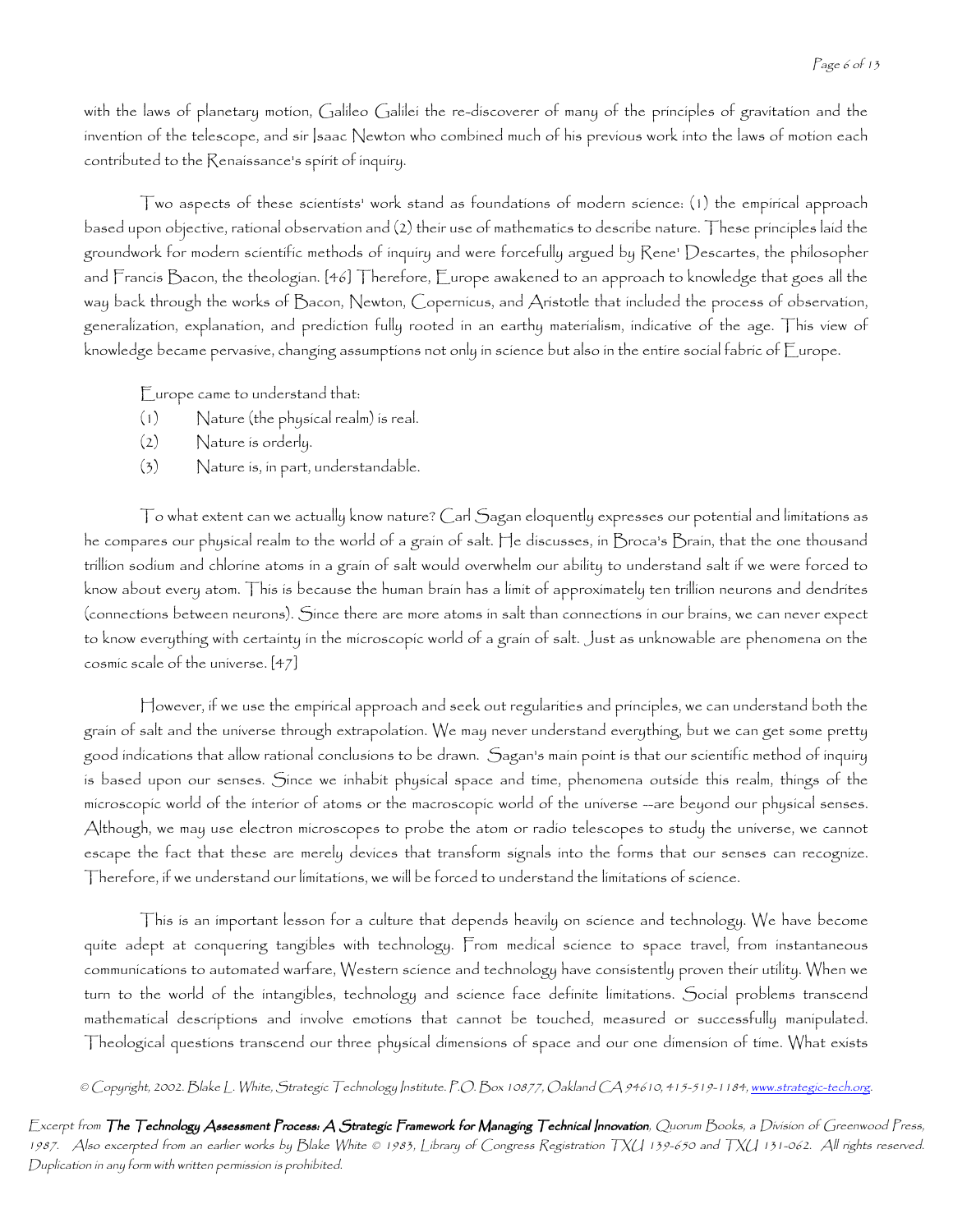beyond those dimensions can only be entertained as speculation or believed through blind faith. Science is a search for truth and truth is limited to the facts of nature that are there for observation via our senses. As a result, technology cannot emulate human feelings and science cannot define God.

### Implications for the Modern Corporate  $R&D$  Strategy

As we have seen, science has many facets. In essence it is pure neutral knowledge extracted painfully from nature through systematic means for dissemination to all humanity. Technology is not science. Technology is how we do things, not how we think of them. However, technology relies very heavily upon basic scientific knowledge in addition to existing technologies.

There is also a strong influence in the reverse direction. Modern science relies to a large extent upon current technology as well as prior scientific knowledge. Science and technology reinforce each other by complex interactions. Each one, science or technology, can build upon itself or upon a linkage from one to the other. Technology is dependent on science for knowledge of the properties of materials and energy and for predicting the behavior of natural forces. "Science is equally dependent upon technology for its tools and instruments, for preparation of materials, for the storage and dissemination of information, and for the stimulation of further research," according to Fischer. [48]

Indeed, science is not technology and technology is not science but they are firmly interrelated. One could not exist in modern society without the other. Although science and technology are closely related, a competitive organization needs to clearly delineate the components of its Research and Development (R&D) strategy. If we loosely correlate science with the research part of  $R&D$  and technology with the development part of  $R&D$ , then a firm needs to know whether there is too much of a tilt toward science or technology whether excessive emphasis is placed on "bluesky" theory without practical results or, conversely, whether the firm is ignoring important new developments in basic research in favor of a purely pragmatic, short-term, tangible-return development focus. Overweighing either end of the R&D continuum can be a prescription for long-term stagnation. We have found that research centers, "think-tanks," laboratories, high-tech manufacturers, and other organizations whose products are, in essence, "technologies" need strong scientific research programs as input to their technology product development strategies. However, companies producing goods and services, i.e., those whose products are other than technologies, need to consider concentrating on technology strategies as input to their product value chains, as a means to improve processes, and as a way to focus limited R&D funds. Finding just the right balance between science and technology in the R&D strategy is the first step toward ensuring a successful technology assessment effort.

<sup>©</sup> Copyright, 2002. Blake L. White, Strategic Technology Institute. P.O. Box 10877, Oakland CA 94610, 415-519-1184, <u>www.strategic-tech.org</u>.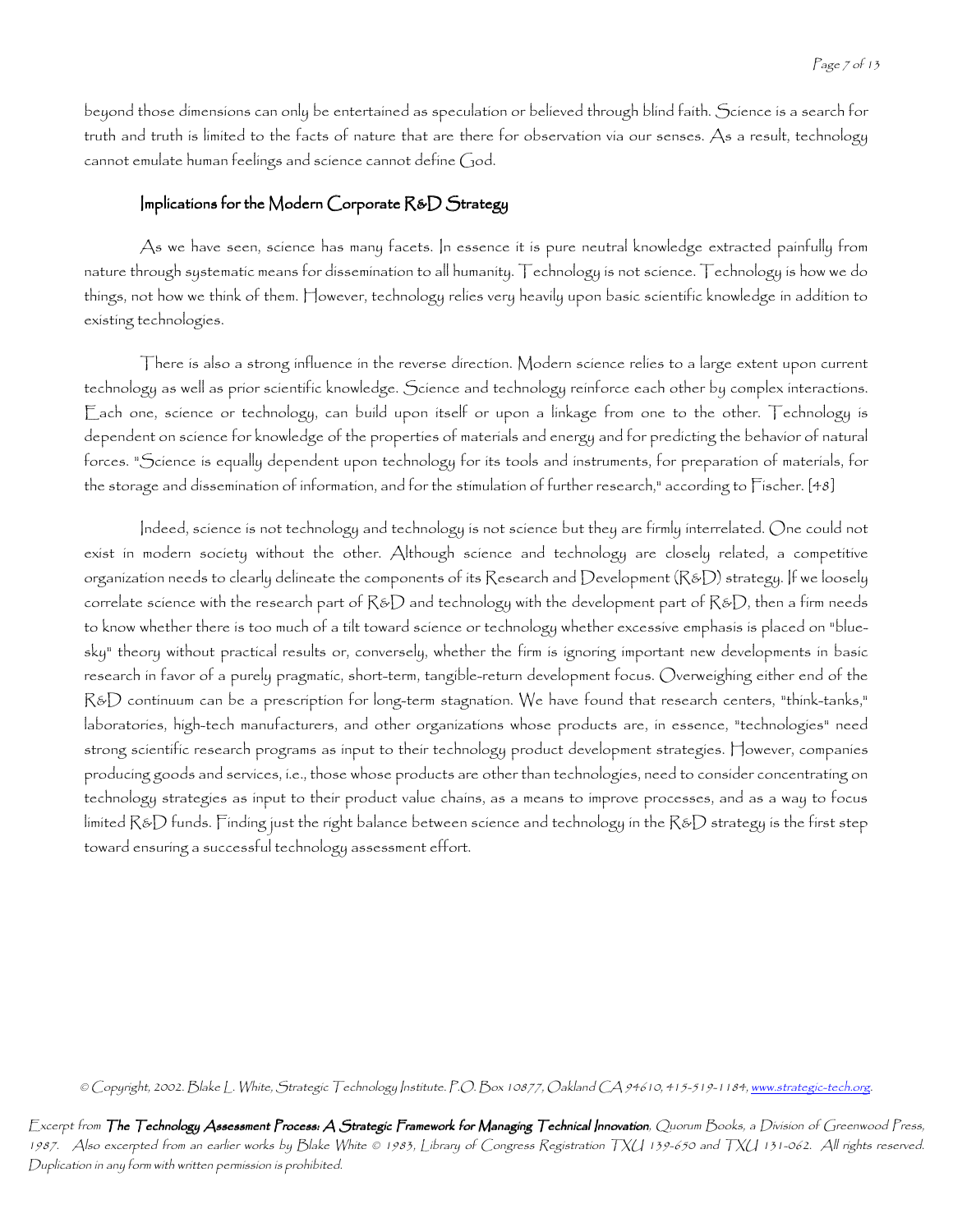# The Process of Scientific and Technological Change

## Scientific Paradigm Shifts

Every individual lives and acts in accordance with his or her own worldview. A wide variety of views have been formulated and adhered to by people. Some are limited in scope; others are more comprehensive. Some have been well thought out and developed with precision; others are vague and ill defined. Some are based upon reason, others upon emotion, and most upon some combination of both. [49]

Cultural development has been facilitated by evolving, sometimes revolutionary, paradigms. The world-views held by individuals or by groups are very influential in determining behavior, as well as in determining motivations, attitudes and actions.

Scientists and engineers, being fully human, also experience the effects of paradigms. They and their findings are influenced by the mainstream of social thought framed by current technology and prevalent belief systems.

By using knowledge of the universe, creativity and a scientific approach to problem solving, scientists develop new paradigms. What actually causes them to change views as new evidence suggests a revision of a school of thought was thoroughly examined by MIT professor Thomas Kuhn, a science historian and philosopher, in his landmark 1962 book, The Structure of scientific Revolutions. [50]

Kuhn described a paradigm as a way of seeing the world and practicing science in it. The characteristics of a new paradigm include new scientific achievements sufficiently unprecedented to attract an enduring group of adherents away from competing modes of scientific activity and, at the same time, sufficiently open-ended to leave all sorts of problems for the new group of practitioners to solve. Kuhn notes that paradigm development goes through several predictable structural stages from "normal science" to new paradigm acceptance.

Normal science as defined by Kuhn means the body of research firmly based upon one or more past scientific achievements that some particular scientific community acknowledges for a time as supplying the foundation for its further practice. [52] Today such achievements are the basic recounts, though seldom in their original form, by elementary and advanced textbooks. The findings of such achievements are the bases for all underlying scientific assumptions and free the scientific community from constantly re-examining its first principles. This freedom allows members of that community to concentrate exclusively upon the subtlest and most esoteric of the phenomena that concern it. Inevitably this increases the effectiveness and efficiency with which the group as a whole solves new problems. There are always competing schools of thought, each of which constantly questions the very foundations of the others. It is these competing schools that provide science with a self-correcting mechanism that ensures that the- foundations of normal science will not go unchallenged. [53]

Scientific revolutions are inaugurated by a growing sense, often restricted to a narrow subdivision of creative minorities within the scientific community, that an existing paradigm has ceased to function adequately in the explanation of an aspect of nature for which that paradigm itself had previously led the way. This sense of crisis drives a re-

© Copyright, 2002. Blake L. White, Strategic Technology Institute. P.O. Box 10877, Oakland CA 94610, 415-519-1184, www.strategic-tech.org.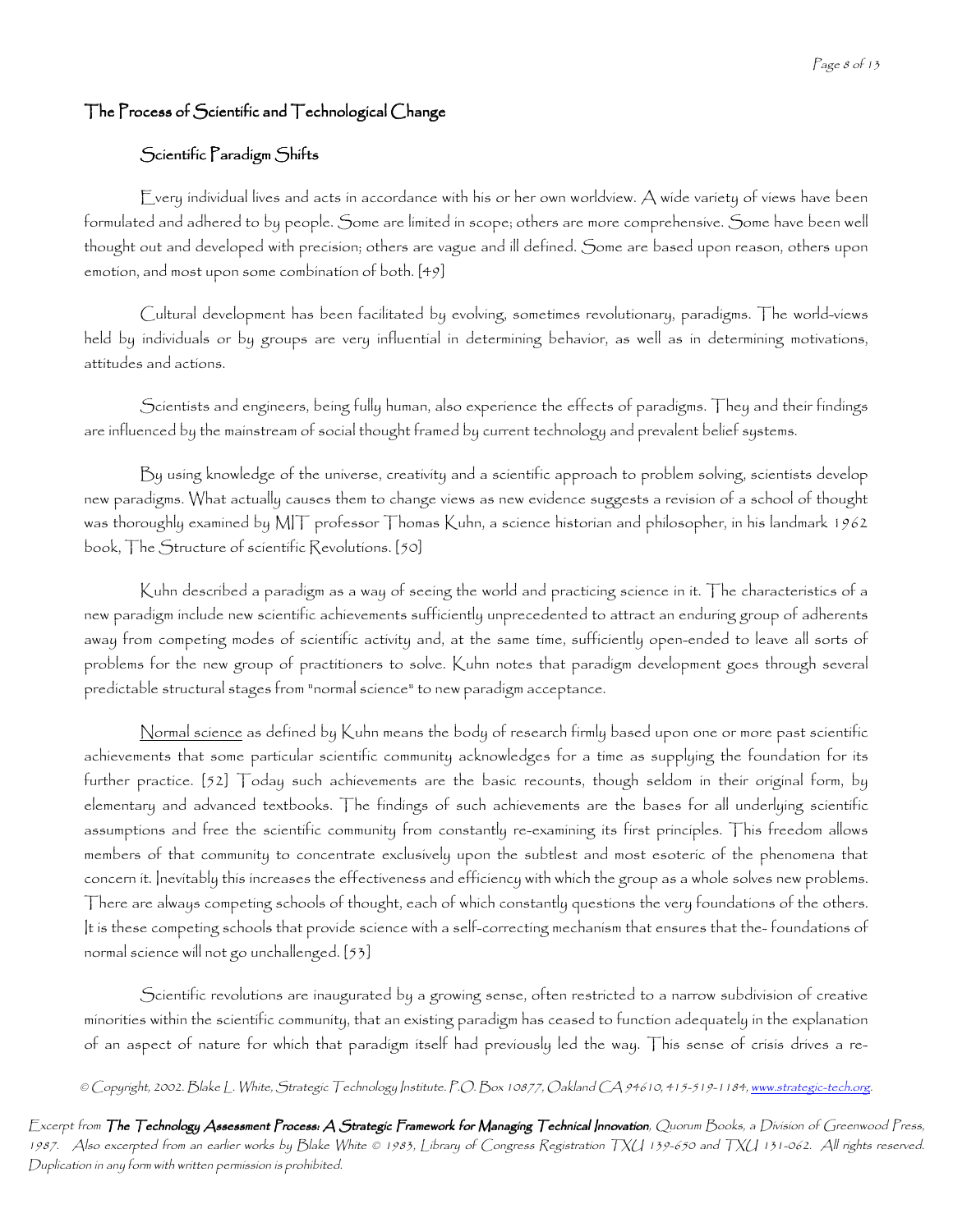evaluation of the existing view and need not be generated by the work of the community that experiences the crisis. For instance, new instruments such as the electron microscope or new laws like Maxwell's wave theories may develop in one specialty and their assimilation may create a crisis in another.

So as the crisis, that common awareness that something has gone wrong, shakes the very foundations of established thought, it generates a scientific revolution. Just as in politics, scientific revolutions seem revolutionary only to those whose paradigms are affected by them. To outsiders they may seem normal parts of the developmental process, almost invisible. Astronomers, for example, could accept X-rays as a mere addition to knowledge since their paradigms were unaffected by the existence of the new radiation. But for the Kelvins, Crookes and Roentgens, whose research dealt with radiation theory and cathode ray tubes, the emergence of X-rays necessarily violated one paradigm as it created another. From their perspective, these rays could only have been discovered by something going wrong with normal science.

Those scientists whose paradigms are threatened typically react with resistance. Only when the number of instances that refute the old paradigm grows beyond supportable structures of the establishment, does a new paradigm arise. The decision to reject a paradigm is always simultaneously a decision to accept another with the judgment leading to that decision involving the comparison of both paradigms with nature and with each other.

Kuhn explains that revolutions close with a total victory for one of two opposing camps, with the winner rewriting scientific knowledge. Will the victorious group ever say that the result of its victory has been something less than progress? That would be admitting that they are wrong and the old paradigm holders are right. To the victors the outcome of a revolution must be defined as progress and they are uniquely positioned to make certain that future members of their community see past history in the same way because the new paradigm holders are the ones that get their work published. [54]

When it repudiates a past paradigm, a scientific community simultaneously renounces as a fit subject of inquiry, the past paradigm's experiments and subsequent textbooks. Scientific education makes use of no equivalent of the art museum or the library of classics, according to Kuhn. The result is sometimes a drastic distortion in the scientists' perception of their discipline's past. More than the practitioners of other creative fields, the scientist comes to see his or her discipline as evolving in a straight line to the present paradigm. In essence, the new paradigm is seen as progress and thus no alternative is available to the scientist while remaining in the field. The new paradigm is free to mature until the endless circle of challenge and debate inevitably signals its death.

Kuhn continues by challenging those who claim that when paradigms change, the world itself changes. Rather, led by a new paradigm, scientists actually adopt new instruments and look in new places. Even more importantly, scientists see new and different things when looking with familiar instruments in places they have looked before. It is almost as if the professional community had been suddenly transported to another planet where familiar objects are seen in a different light and are joined by unfamiliar ones as well. Of course, there is no geographical transplantation. Outside the laboratory, life continues as before. But, paradigm shifts cause scientists to see the world differently and they, in

<sup>©</sup> Copyright, 2002. Blake L. White, Strategic Technology Institute. P.O. Box 10877, Oakland CA 94610, 415-519-1184, <u>www.strategic-tech.org</u>.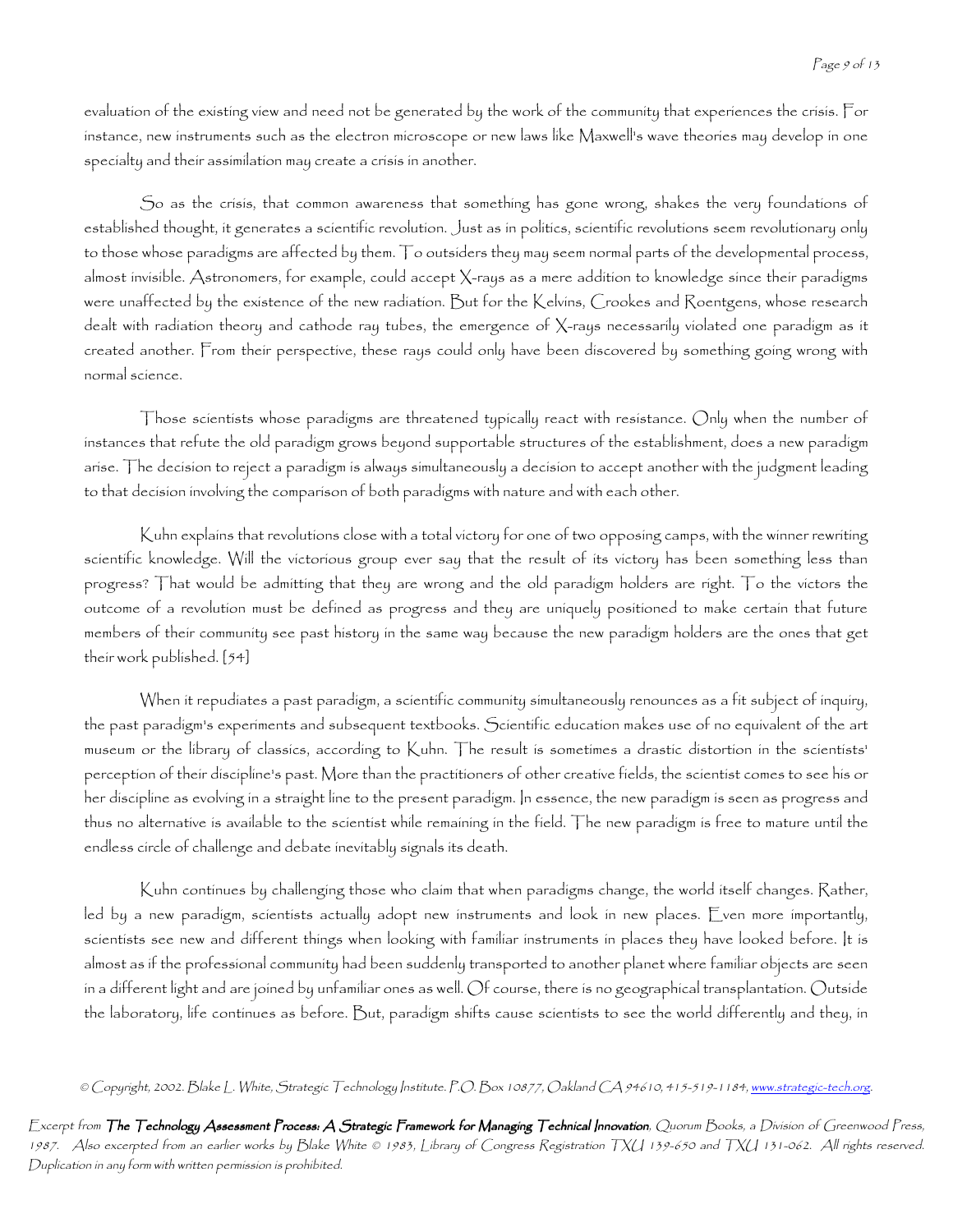effect, are responding to a different world. It then becomes only a matter of time before their paradigms become popularized in a community of technologists and the social fabric begins to be re-woven as a result.

#### Technological Drivers

Technological change occurs as a result of economic and or social necessity. It may occasionally be the result of rational debate between competing schools, but it is more likely to be driven by a combination of external forces and, as we noted earlier, technology frequently is the product of creative attempts to solve a problem. Such creativity may involve trial-and-error and a flash of intuition, i.e., insight.

Insight --the "ah ha" of problem solving --influences science but drives technology. When combined with a goal, insight allows us to apply scientific findings in new ways to attack old problems of physical survival, comfort and convenience. Technologists, in the form of inventors and engineers, also experience revolutions of thought but in a very different environment than scientists. Technologists hardly, if ever, invent without help from colleagues and predecessors. Unlike science, technology seldom throws out old paradigms; it builds upon them. Vertical progress comes from constantly improving old technologies and spin-offs result from horizontal exchange of ideas across disciplinary boundaries.

Progress of course is relative to the goals of technology, the inventor and those people who are affected by the new development. For example, during the introduction of robots into the American auto industry, few line workers considered them progress, however, engineers and managers viewed them as a triumph toward "bottom-line" corporate goals. Technology, being goal-directed, relies on relative definitions to define progress. Despite this relativism of perspectives, technological progress can and does occur in vertical and horizontal directions by integrating sciences, innovative techniques and old technologies. In reality, technical progress follows the parameters described by futurist John Naisbitt, "...change occurs when there is a confluence of both changing values and economic necessity, not before."[55]

Economics and human goals are the drivers of technological innovation. BBC reporter and author of Connections, James Burke, presented a good summary of the ways in which technologists experience the effects of economics and human values. Burke designates six major initiators of technical innovation. They are: deliberate invention, accidents, spin-offs, war, religion, and the environment. [56]

First, as one might expect, technical innovation occurs as a result of deliberate attempts to develop it. When inventors like Lewis Howard Latimer and later Thomas Edison began work on the incandescent bulb, it was done in response to the inadequacy of the arc light. All the means were available: a vacuum pump to evacuate the bulb, electric current, the filament which the arc light used, and carbon for the filament. With these components the remainder of the required work was the synthesis of technologies toward a definite goal --the light bulb's creation.

A second factor that frequently occurs is that an attempt to find one thing leads to the discovery of another. For example, William Perkin, searching for an artificial form of quinine, used some of the molecular combinations available

© Copyright, 2002. Blake L. White, Strategic Technology Institute. P.O. Box 10877, Oakland CA 94610, 415-519-1184, <u>www.strategic-tech.org</u>.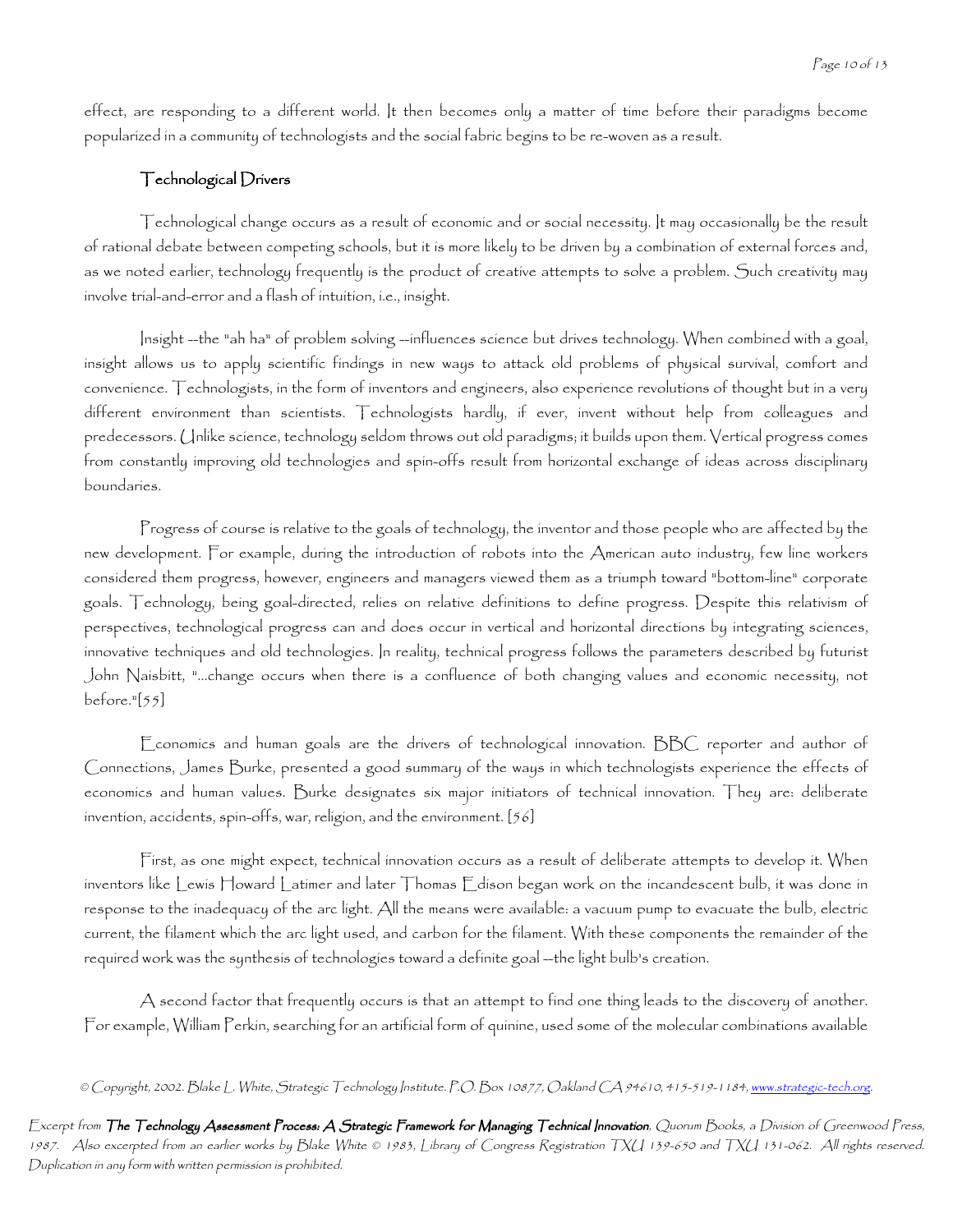in coal tar and accidentally found that the black sludge produced by one of his experiments turned out to be the first artificial aniline dye.

Unrelated developments have decisive effects on the primary event. An example of such spin-off developments can be seen by the development of paper. The medieval textile revolution, which was based upon the use of the spinning wheel and the horizontal loom, lowered the price of linen to the point where enough of it became available in rag form to revolutionize the paper industry. Burke discusses other examples of how unforeseen circumstances play a leading role in technical innovation. This includes the stimulation of mining activities for metals to make cannons when Chinese gunpowder was exported to Europe and the development of a barometer as a result of frequent flooding of mines and the failure of pumps.

The fourth and fifth factors are all too familiar: war and religion. The need to find more effective means of defense (or offense) has driven technology from the most ancient of times. The use of the cannon led to defensive architectural developments that made use of astronomical instruments. As previously discussed, ancient Ethiopian, Egyptian and pre-European indigenous American religious beliefs led to great strides in engineering and architecture and the Islamic world developed advanced astronomy because of the need to pray, feast and fast at specific times.

Finally, physical and climatic conditions play important roles. For example, the extreme changes in Europe's winters in the 12th and 13th centuries provided urgent need for more efficient heating. The chimney filled the need and had a profound effect on the cultural life of that continent.

For whatever reasons we seek to apply, technology borrowing from scientific revolutions forces changes in thought as does science, but it goes beyond science by modifying behavior. Because of the social effects sometimes wreaked upon the organization by technological change, paradigm holders who are unable to see the need for change frequently resist such advances. However, one fact remains certain --American industry cannot turn its backs on technical change as the English Luddites tried when they destroyed their textile looms. Technology will not go away that easily and the company that ignores innovation tends to meet it again under more unfriendly circumstances, e.g., as an ally of the competition.

A wiser approach is to assist, rather than fight the technical change process. This is especially important in light of an examination of the history of successful new companies. As a later discussion of technology trends and maturity curves will show, phenomenal growth of creative new firms frequently results from exploiting technical change instead of shying away from it. In today's competitive environment, organizations really have no choice in the long run. They must embrace technical change! Francis Bacon best summarized it in his essay Of Innovations:

"Retention of custom is as turbulent a thing as an innovation; and they that reverence too much old times are but a scorn to the new. Surely, every medicine is an innovation and he that will not apply new remedies must expect new evils." [57]

© Copyright, 2002. Blake L. White, Strategic Technology Institute. P.O. Box 10877, Oakland CA 94610, 415-519-1184, <u>www.strategic-tech.org</u>.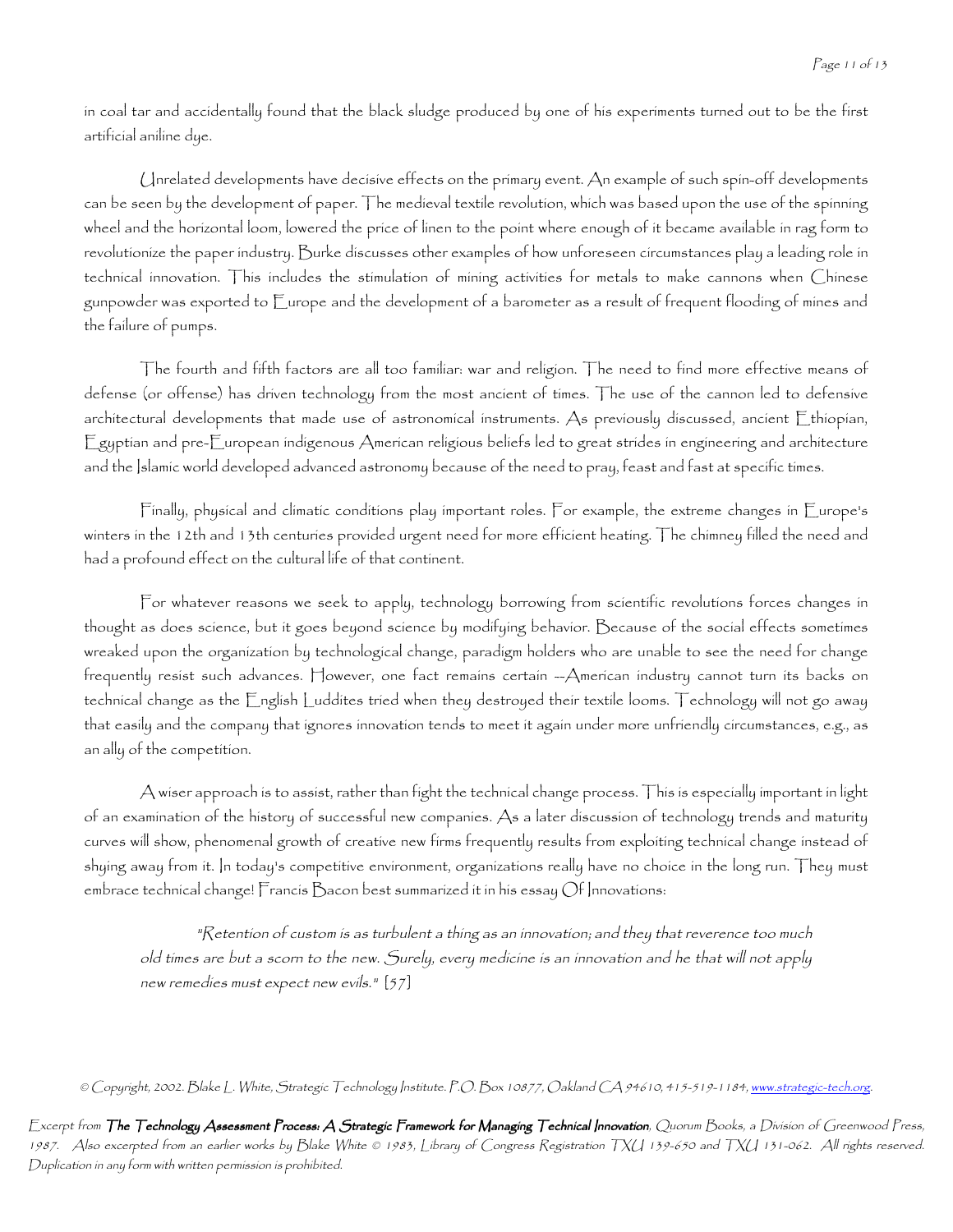### Works Cited

- 28. J.B. Conant,  $S$ cience and Common Sense (New Haven: Yale University Press, 1951).
- 29. Robert Fischer, Science, Man & Society (Philadelphia: W.B. Sanders Company, 1975}, pp. 5-7.
- 30. Joseph B. Platt, The Value of Science and Technology to Human Welfare, Bulletin of the Atomic Scientists (Oct. 1973).
- $31.$  Fischer, Science, Man & Society, p. 76. 32. Ibid.
- 33. Platt, The Value of Science and Technology to Human Welfare.
- $34.$  Fischer, Science, Man & Society, p. 77.
- 35. Richard C. Dorf, **Technology, Society, and Man** (San Francisco: Boyd & Fraser Publishing Company, 1974}, pp. 1.
- 36. Chancellor Williams, **The Destruction of Black Civilization** (Dubuque, Iowa: Kendall/Hunt Publishing Company, 1971}, pp. 34– 35.
- 37. Williams, The Destruction of Black Civilization, p. 38. Ibid.
- 39. Thomas Goldstein, **The Dawn of Modern Science** (Boston: Houghton-Mifflin Company, 1980), pp. 48-64. 40. [bid, p. 52.
- 41. Louise R. Loomis, ed., **Aristotle, On Man and the Universe** (Roslyn, N.Y.: Walter J. Black, Inc., 1971), pp xi-xxxviii.

42. Ibid.

- 43. L. Sprague DeCamp, The Ancient Engineers (New York: Balentine Books, 1976), pp. 172-280.
- 44. Goldstein,  $\mathsf{The}$  Dawn of Modern Science, p. 55.
- 45. Carl Sagan, Cosmos (New York: Random House, 1980), p 14-21.
- 46. Fritjof Capra, The Turning Point (New York: Simon and Schuster, 1982), pp. 15-120.
- 47. Carl Sagan, **Broca's Brain** (New York: Random House, 1974), pp. 15-16.
- 48. Fischer, Science, Man & Society, p. 78.
- 49. Fischer, Science, Man & Society, pp. 3-173.
- © Copyright, 2002. Blake L. White, Strategic Technology Institute. P.O. Box 10877, Oakland CA 94610, 415-519-1184, <u>www.strategic-tech.org</u>. 50. Thomas S. Kuhn, The Structure of Scientific Revolutions (Chicago: University of Chicago Press, 1970), pp. 1-181. 51. Ibid.